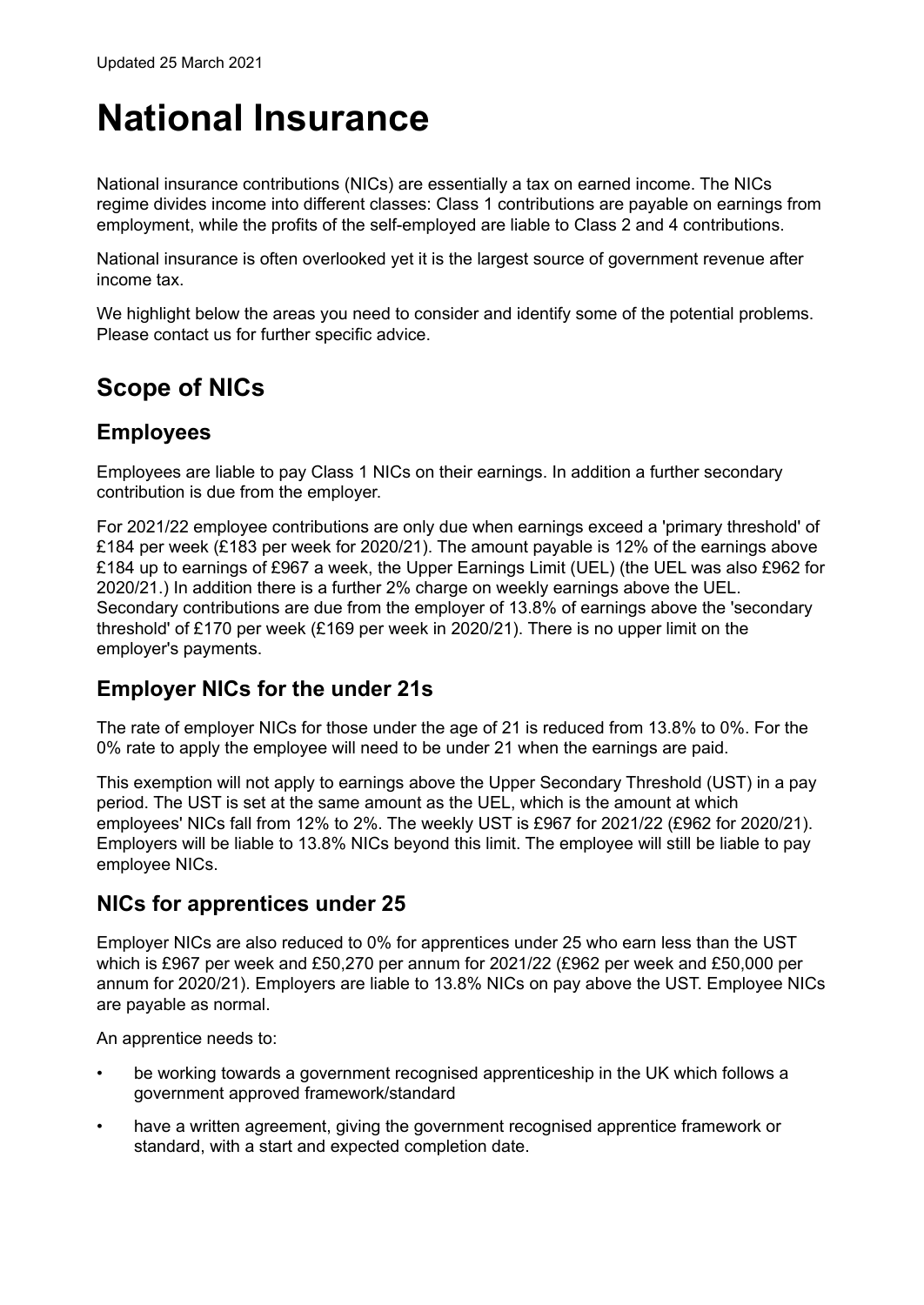Employers need to identify relevant apprentices and generally assign them NICs category letter H to ensure the correct NICs are collected.

Employers need to ensure they amend the contributions letter when the apprenticeship ends or the employee turns 25.

#### **NICs for veterans**

Civilian employers of veterans are to be given relief from employer NICs up to the level of the UST (currently £967 per week) for the first year of civilian employment. Under the rules:

- the relief will apply from 6 April 2021, but employers NICs will need to be paid for the year and reclaimed post 6 April 2022
- from 6 April 2022, the relief should be available through the PAYE
- a qualifying veteran will have been a member of the Regular Armed Forces and have completed at least one day of basic training
- it will not matter when the veteran left the armed forces.

This measure will apply from 6 April 2021 until 5 April 2024.

## **Benefits in kind**

Employers providing benefits such as company cars for employees have a further NICs liability under Class 1A. Contributions are payable on the amount charged to income tax as a taxable benefit.

Most benefits are subject to employer's NICs. The current rate of Class 1A is the same as the employer's secondary contribution rate of 13.8% for benefits provided.

# **The self-employed**

NICs are due from the self-employed as follows:

- flat rate contribution (Class 2)
- variable amount based on the taxable profits of the business (Class 4).

The liability to pay Class 2 NICs arises at the end of each year, and is generally collected as part of the final self assessment payment.

The amount of Class 2 NICs due is calculated based on the number of weeks of selfemployment in the year and calculated at a rate of £3.05 per week for 2021/22 (£3.05 per week for 2020/21).

Self employed individuals with profits below the Small Profits Threshold of £6,515 for 2021/22 (£6,475 for 2020/21) are not liable to Class 2 NICs but have the option to pay Class 2 NICs voluntarily at the end of the year so that they may protect their benefit rights.

## **Class 4**

For 2021/22 Class 4 is payable at 9% on profits between £9,568 and £50,270 (between £9,500 and £50,000 for 2020/21). In addition, there is a further 2% on profits above £50,270 (£50,000 for 2020/21).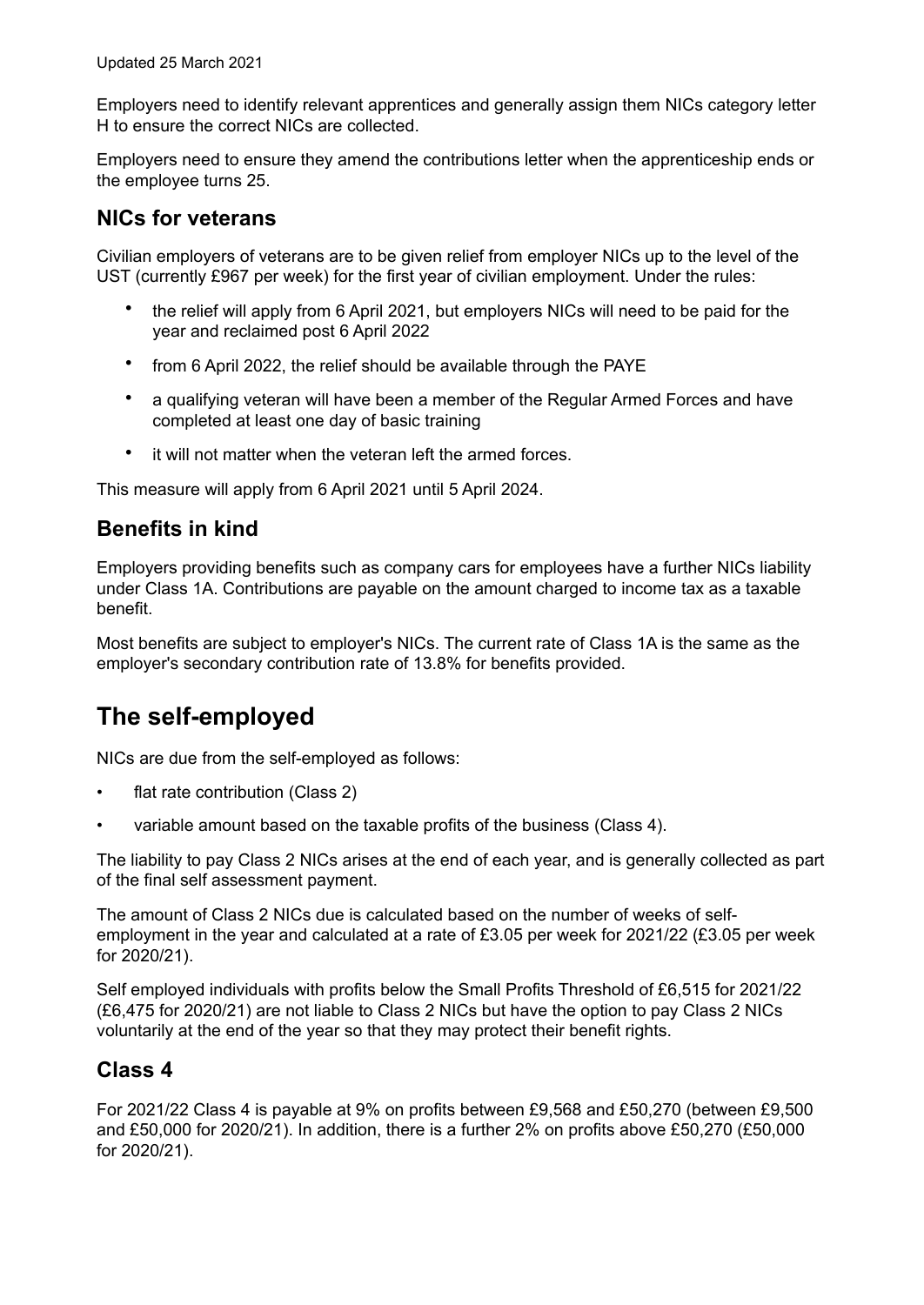# **Class 3 voluntary contributions**

Flat rate voluntary contributions are payable under Class 3 of £15.40 per week for 2021/22 (£15.30 per week for 2020/21). They give an entitlement to basic retirement pension and may be paid by someone not liable for other contributions in order to maintain a full NICs record.

Class 3 contributions, which can be paid voluntarily to protect entitlement to the State Pension and Bereavement Benefit, also give entitlement to the standard rate of Maternity Allowance and contributory Employment and Support Allowance for the self-employed.

# **National Insurance - Employment Allowance**

The Employment Allowance is available to many employers and can be offset against their employer Class 1 NICs liability. The amount of the Employment Allowance is currently £4,000.

Companies where the director is the sole employee earning above the UST are unable to claim the Employment Allowance.

From 6 April 2020 the Employment Allowance is restricted to those employers whose employers' NICs bill is below £100,000 in the previous tax year.

The Employment Allowance will operate as de minimis State aid. This means it will count towards the total aid a business is entitled to under the relevant de minimis State aid cap.

There are other exceptions for employer Class 1 liabilities including liabilities arising from:

- a person who is employed (wholly or partly) for purposes connected with the employer's personal, family or household affairs. However, the allowance may be available for those employing care and support workers. Please contact us if this may be relevant to you as there are specific conditions which must be satisfied
- the carrying out of functions either wholly or mainly of a public nature (unless charitable status applies), for example NHS services and General Practitioner services
- employer contributions deemed to arise under IR35 for personal service companies.

There are also rules to limit the employment allowance to a total of £4,000 where there are 'connected' employers. For example, two companies are connected with each other if one company controls the other company.

The allowance is limited to the employer Class 1 NICs liability if that is less than the Employment Allowance.

The allowance is claimed as part of the normal payroll process. The employer's payment of PAYE and NICs is reduced each month to the extent it includes an employer Class 1 NICs liability until the Employment Allowance limit has been reached.

# **Potential problems**

#### **Time of payment of contributions**

Class 1 contributions are payable at the same time as PAYE ie monthly. Class 1A contributions are not due until 19 July (22nd for cleared electronic payment) after the tax year in which the benefits were provided.

It is therefore important to distinguish between earnings and benefits.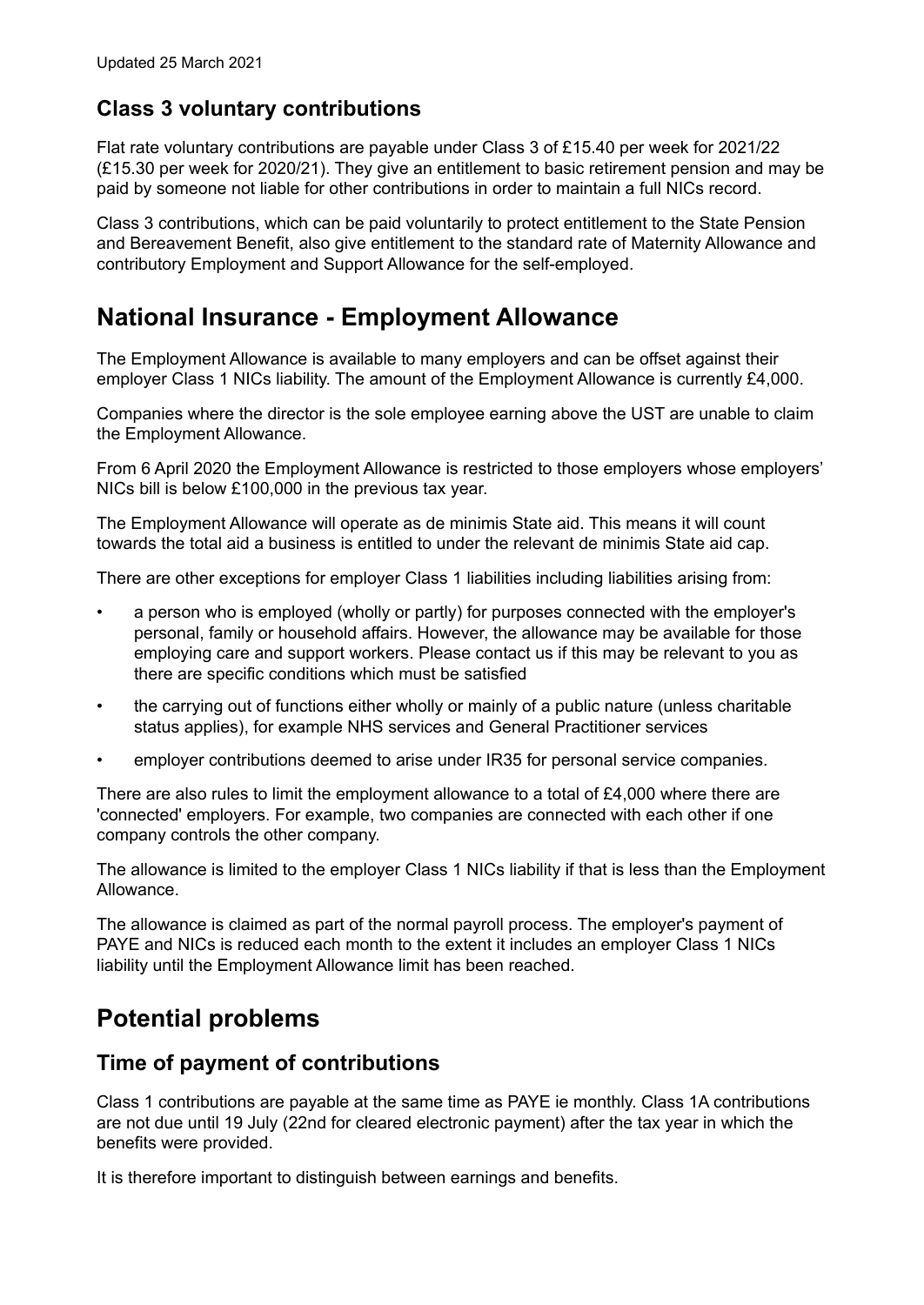# **Earnings**

Class 1 earnings will not always be the same as those for income tax. Earnings for NI purposes include:

- salaries and wages
- bonuses, commissions and fees
- holiday pay
- certain termination payments.

Problems may be encountered in relation to the treatment of:

- expense payments
- benefits.

Expense payments will generally be outside the scope of NI where they are specific payments in relation to identifiable business expenses. However NI is payable on round sum allowances.

In general benefits are not liable to Class 1 NICs. There are however some important exceptions including:

- most vouchers
- stocks and shares
- other assets which can be readily converted into cash
- the payment of an employee's liability by an employer.

## **Directors**

Directors are employees and must pay Class 1 NICs. However directorships can give rise to specific NICs problems. For example:

- directors may have more than one directorship
- fees and bonuses are subject to NICs when they are voted or paid whichever is the earlier
- directors' loan accounts where overdrawn can give rise to a NICs liability.

We can advise on the position in any specific circumstances.

## **Employed or self-employed**

The NICs liability for an employee is higher than for a self-employed individual with profits of an equivalent amount. Hence there is an incentive to claim to be self-employed rather than employed.

Are you employed or self-employed? How can you tell? In practice, it can be a complex area and there may be some situations where the answer is not clear.

In general terms the existence of the following factors would tend to suggest employment rather than self-employment:

- the 'employer' is obliged to offer work and the 'employee' is obliged to accept it
- a 'master/servant' relationship exists